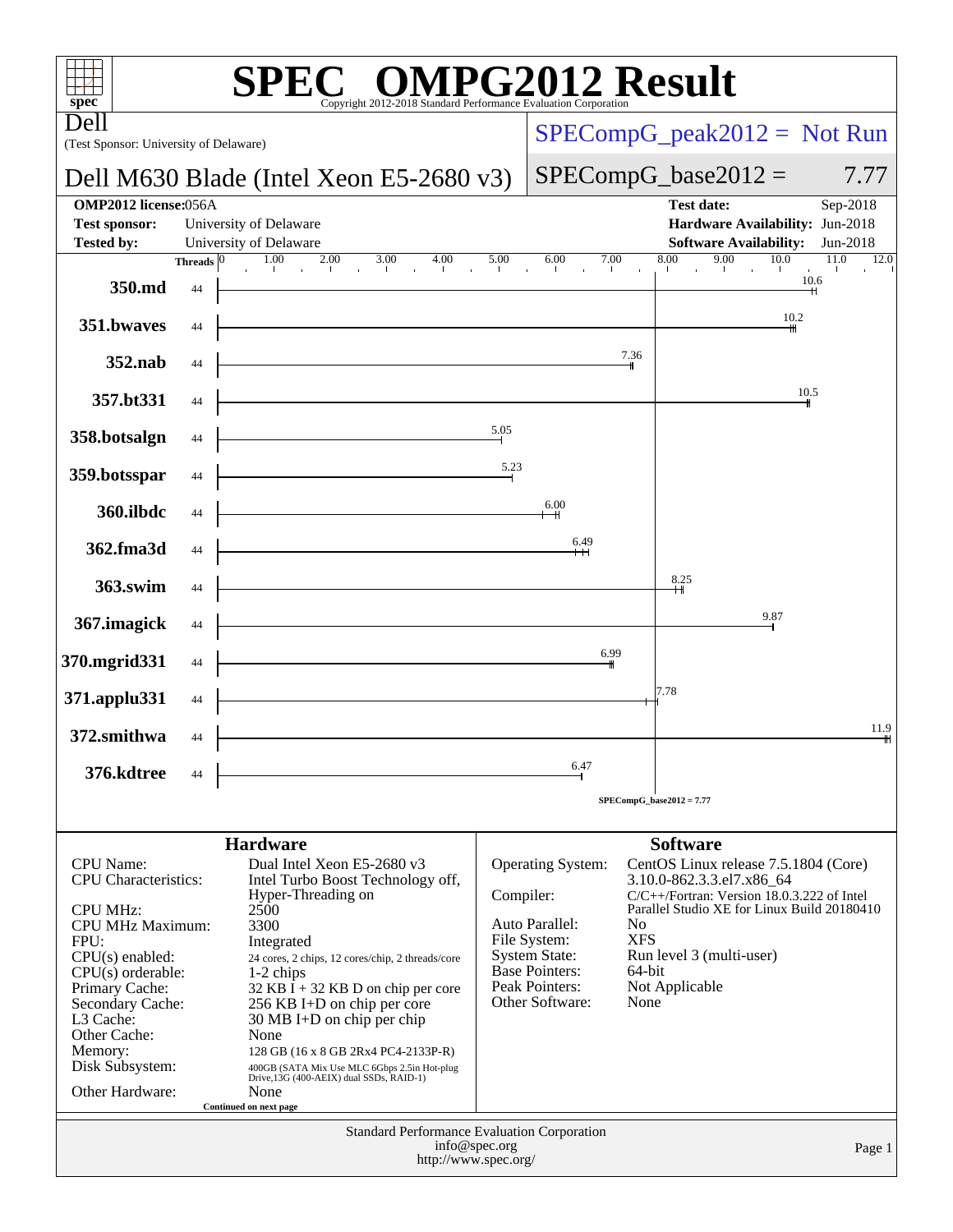# **[SPEC OMPG2012 Result](http://www.spec.org/auto/omp2012/Docs/result-fields.html#SPECOMPG2012Result)**

Dell

(Test Sponsor: University of Delaware)

#### Dell M630 Blade (Intel Xeon E5-2680 v3)

#### **[OMP2012 license:](http://www.spec.org/auto/omp2012/Docs/result-fields.html#OMP2012license)**056A **[Test date:](http://www.spec.org/auto/omp2012/Docs/result-fields.html#Testdate)** Sep-2018

**[Test sponsor:](http://www.spec.org/auto/omp2012/Docs/result-fields.html#Testsponsor)** University of Delaware **[Hardware Availability:](http://www.spec.org/auto/omp2012/Docs/result-fields.html#HardwareAvailability)** Jun-2018

[Base Threads Run:](http://www.spec.org/auto/omp2012/Docs/result-fields.html#BaseThreadsRun) 44

[Minimum Peak Threads:](http://www.spec.org/auto/omp2012/Docs/result-fields.html#MinimumPeakThreads) --

#### $SPECompG_peak2012 = Not Run$  $SPECompG_peak2012 = Not Run$

#### $SPECompG_base2012 = 7.77$  $SPECompG_base2012 = 7.77$

**[Tested by:](http://www.spec.org/auto/omp2012/Docs/result-fields.html#Testedby)** University of Delaware **[Software Availability:](http://www.spec.org/auto/omp2012/Docs/result-fields.html#SoftwareAvailability)** Jun-2018

| <b>Results Table</b> |                        |      |       |                |       |                |       |                        |  |              |                                                                                                          |              |                |              |
|----------------------|------------------------|------|-------|----------------|-------|----------------|-------|------------------------|--|--------------|----------------------------------------------------------------------------------------------------------|--------------|----------------|--------------|
|                      | <b>Base</b>            |      |       |                |       |                |       | <b>Peak</b>            |  |              |                                                                                                          |              |                |              |
| <b>Benchmark</b>     | <b>Threads Seconds</b> |      | Ratio | <b>Seconds</b> | Ratio | <b>Seconds</b> | Ratio | <b>Threads Seconds</b> |  | <b>Ratio</b> | <b>Seconds</b>                                                                                           | <b>Ratio</b> | <b>Seconds</b> | <b>Ratio</b> |
| 350.md               | 44                     | 438  | 10.6  | 435            | 10.6  | 439            | 10.6  |                        |  |              |                                                                                                          |              |                |              |
| 351.bwayes           | 44                     | 441  | 10.3  | 445            | 10.2  | 443            | 10.2  |                        |  |              |                                                                                                          |              |                |              |
| $352$ .nab           | 44                     | 528  | 7.36  | 530            | 7.33  | 528            | 7.37  |                        |  |              |                                                                                                          |              |                |              |
| 357.bt331            | 44                     | 452  | 10.5  | 452            | 10.5  | 451            | 10.5  |                        |  |              |                                                                                                          |              |                |              |
| 358.botsalgn         | 44                     | 862  | 5.05  | 862            | 5.05  | 862            | 5.05  |                        |  |              |                                                                                                          |              |                |              |
| 359.botsspar         | 44                     | 1003 | 5.23  | 1004           | 5.23  | 1004           | 5.23  |                        |  |              |                                                                                                          |              |                |              |
| 360.ilbdc            | 44                     | 587  | 6.07  | 616            | 5.78  | 593            | 6.00  |                        |  |              |                                                                                                          |              |                |              |
| 362.fma3d            | 44                     | 598  | 6.36  | 585            | 6.49  | 577            | 6.59  |                        |  |              |                                                                                                          |              |                |              |
| $363$ .swim          | 44                     | 556  | 8.14  | 547            | 8.28  | 549            | 8.25  |                        |  |              |                                                                                                          |              |                |              |
| 367.imagick          | 44                     | 712  | 9.87  | 712            | 9.87  | 712            | 9.88  |                        |  |              |                                                                                                          |              |                |              |
| 370.mgrid331         | 44                     | 635  | 6.96  | 632            | 6.99  | 629            | 7.03  |                        |  |              |                                                                                                          |              |                |              |
| 371.applu331         | 44                     | 775  | 7.81  | 796            | 7.61  | 779            | 7.78  |                        |  |              |                                                                                                          |              |                |              |
| 372.smithwa          | 44                     | 451  | 11.9  | 449            | 11.9  | 452            | 11.9  |                        |  |              |                                                                                                          |              |                |              |
| 376.kdtree           | 44                     | 694  | 6.48  | 695            | 6.47  | 696            | 6.46  |                        |  |              |                                                                                                          |              |                |              |
|                      |                        |      |       |                |       |                |       |                        |  |              | Results appear in the order in which they were run. Bold underlined text indicates a median measurement. |              |                |              |

 Sysinfo program /home/huberth/SPEC\_OMP2012v1.1/Docs/sysinfo Revision 563 of 2016-06-10 (097295389cf6073d8c3b03fa376740a5) running on r01c2b04 Thu Jul 5 12:31:11 2018

 This section contains SUT (System Under Test) info as seen by some common utilities. To remove or add to this section, see: <http://www.spec.org/omp2012/Docs/config.html#sysinfo>

 From /proc/cpuinfo model name : Intel(R) Xeon(R) CPU E5-2680 v3 @ 2.50GHz 2 "physical id"s (chips) 48 "processors" cores, siblings (Caution: counting these is hw and system dependent. The following excerpts from /proc/cpuinfo might not be reliable. Use with caution.) cpu cores : 12 siblings : 24 physical 0: cores 0 1 2 3 4 5 8 9 10 11 12 13 physical 1: cores 0 1 2 3 4 5 8 9 10 11 12 13 cache size : 30720 KB

Continued on next page

Standard Performance Evaluation Corporation [info@spec.org](mailto:info@spec.org) <http://www.spec.org/>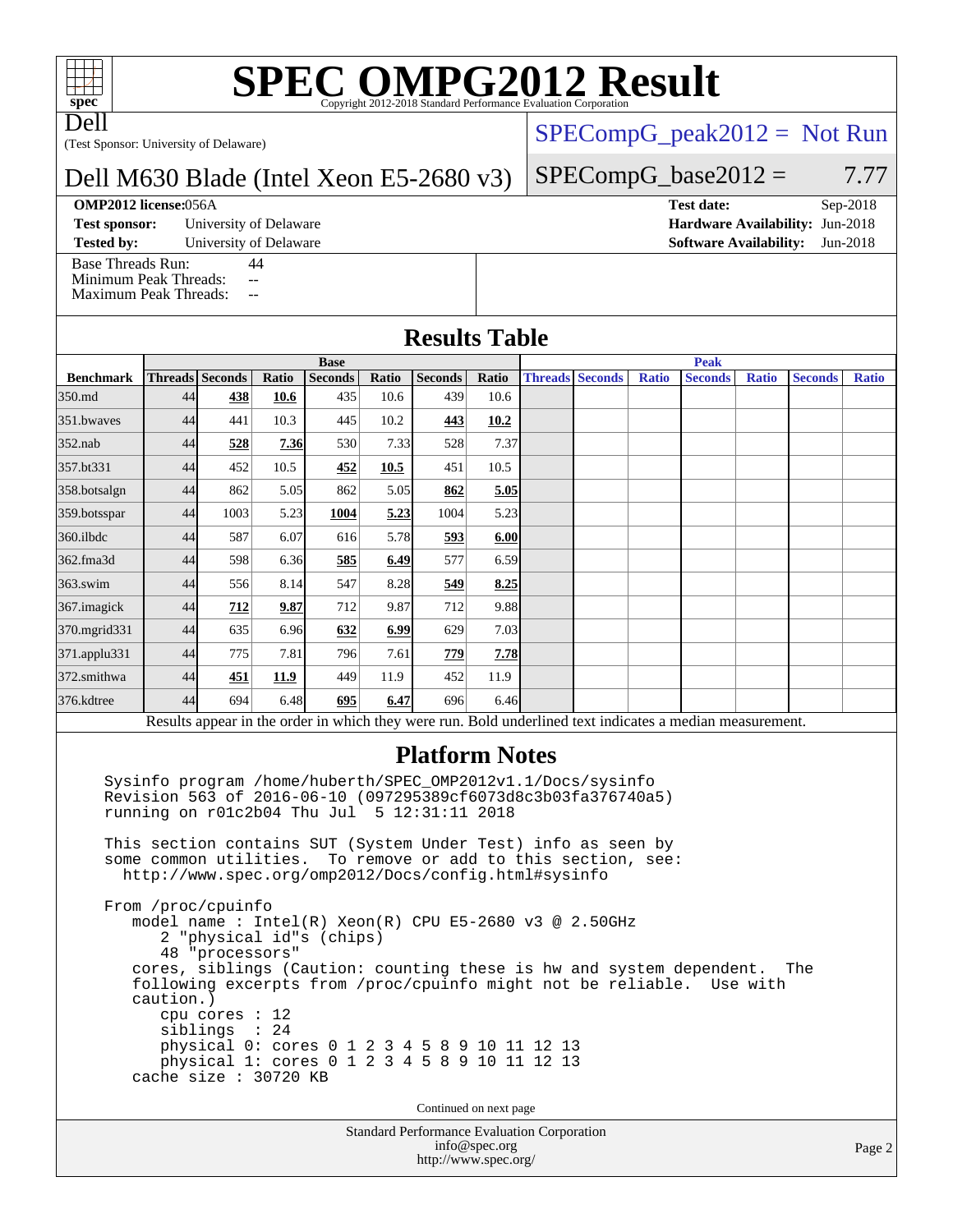

Dell

# **[SPEC OMPG2012 Result](http://www.spec.org/auto/omp2012/Docs/result-fields.html#SPECOMPG2012Result)**

(Test Sponsor: University of Delaware)

 $SPECompG_peak2012 = Not Run$  $SPECompG_peak2012 = Not Run$ 

#### Dell M630 Blade (Intel Xeon E5-2680 v3)

#### $SPECompG_base2012 = 7.77$  $SPECompG_base2012 = 7.77$

**[Test sponsor:](http://www.spec.org/auto/omp2012/Docs/result-fields.html#Testsponsor)** University of Delaware **[Hardware Availability:](http://www.spec.org/auto/omp2012/Docs/result-fields.html#HardwareAvailability)** Jun-2018 **[Tested by:](http://www.spec.org/auto/omp2012/Docs/result-fields.html#Testedby)** University of Delaware **[Software Availability:](http://www.spec.org/auto/omp2012/Docs/result-fields.html#SoftwareAvailability)** Jun-2018

**[OMP2012 license:](http://www.spec.org/auto/omp2012/Docs/result-fields.html#OMP2012license)**056A **[Test date:](http://www.spec.org/auto/omp2012/Docs/result-fields.html#Testdate)** Sep-2018

#### **[Platform Notes \(Continued\)](http://www.spec.org/auto/omp2012/Docs/result-fields.html#PlatformNotes)**

Standard Performance Evaluation Corporation [info@spec.org](mailto:info@spec.org) From /proc/meminfo<br>MemTotal: 131612412 kB HugePages\_Total: 0<br>Hugepagesize: 2048 kB Hugepagesize: /usr/bin/lsb\_release -d CentOS Linux release 7.5.1804 (Core) From /etc/\*release\* /etc/\*version\* centos-release: CentOS Linux release 7.5.1804 (Core) centos-release-upstream: Derived from Red Hat Enterprise Linux 7.5 (Source) os-release: NAME="CentOS Linux" VERSION="7 (Core)" ID="centos" ID\_LIKE="rhel fedora" VERSION\_ID="7" PRETTY\_NAME="CentOS Linux 7 (Core)" ANSI\_COLOR="0;31" CPE\_NAME="cpe:/o:centos:centos:7" redhat-release: CentOS Linux release 7.5.1804 (Core) system-release: CentOS Linux release 7.5.1804 (Core) system-release-cpe: cpe:/o:centos:centos:7 uname -a: Linux r01c2b04 3.10.0-862.3.3.el7.x86\_64 #1 SMP Fri Jun 15 04:15:27 UTC 2018 x86\_64 x86\_64 x86\_64 GNU/Linux run-level 3 Jul 5 11:28 SPEC is set to: /home/huberth/SPEC\_OMP2012v1.1 Filesystem Type Size Used Avail Use% Mounted on<br>
/dev/mapper/centos\_r01c2b04-root xfs 926G 43G 884G 5% / /dev/mapper/centos\_r01c2b04-root xfs 926G 43G 884G 5% / Additional information from dmidecode: Warning: Use caution when you interpret this section. The 'dmidecode' program reads system data which is "intended to allow hardware to be accurately determined", but the intent may not be met, as there are frequent changes to hardware, firmware, and the "DMTF SMBIOS" standard. (End of data from sysinfo program) **[General Notes](http://www.spec.org/auto/omp2012/Docs/result-fields.html#GeneralNotes)** Environment Variables: KMP\_STACKSIZE=1G ulimit -s unlimited Yes: The test sponsor attests, as of date of publication, that CVE-2017-5754 (Meltdown) Continued on next page

<http://www.spec.org/>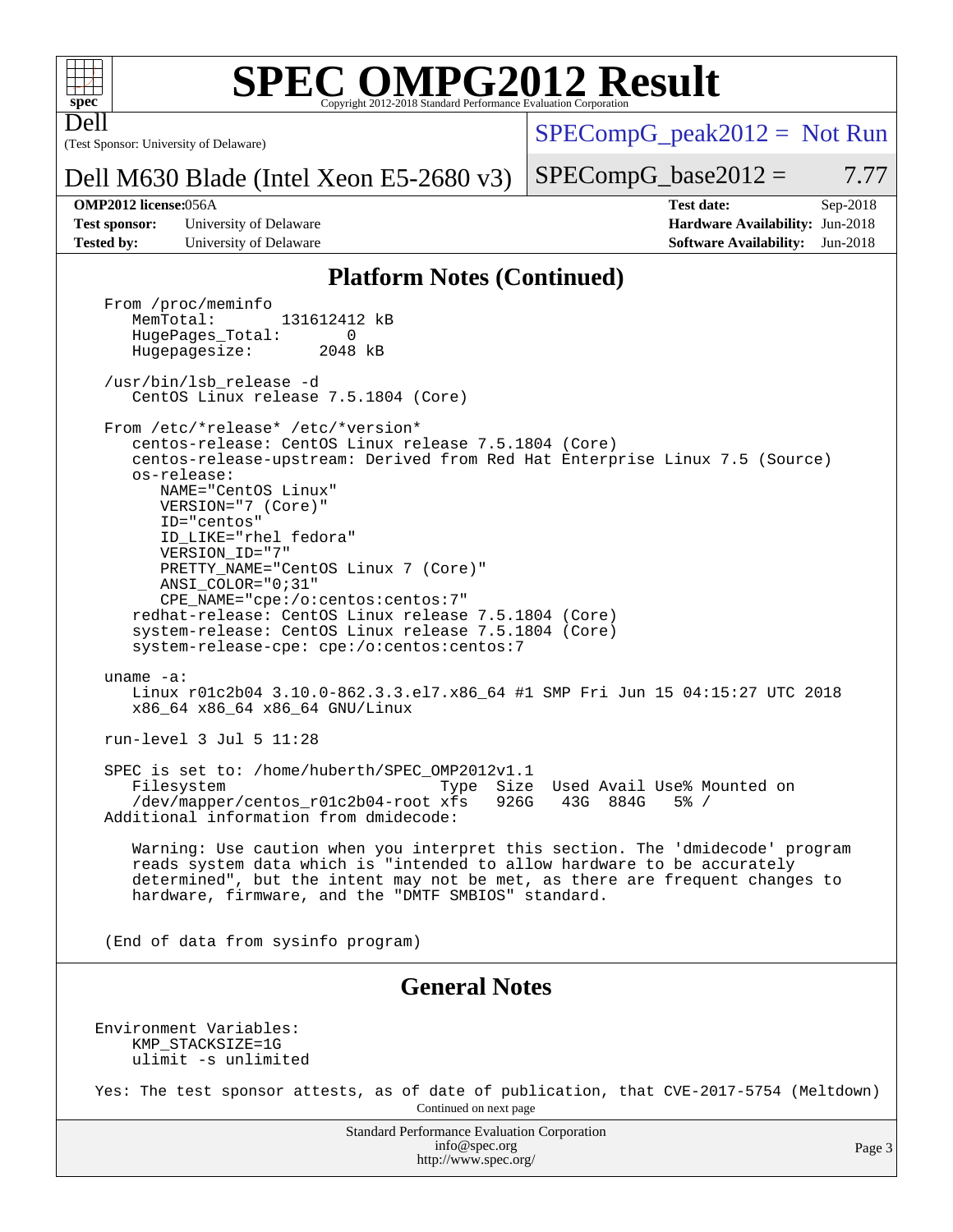

Dell

# **[SPEC OMPG2012 Result](http://www.spec.org/auto/omp2012/Docs/result-fields.html#SPECOMPG2012Result)**

(Test Sponsor: University of Delaware)

 $SPECompG_peak2012 = Not Run$  $SPECompG_peak2012 = Not Run$ 

 $SPECompG_base2012 = 7.77$  $SPECompG_base2012 = 7.77$ 

#### Dell M630 Blade (Intel Xeon E5-2680 v3)

**[Test sponsor:](http://www.spec.org/auto/omp2012/Docs/result-fields.html#Testsponsor)** University of Delaware **[Hardware Availability:](http://www.spec.org/auto/omp2012/Docs/result-fields.html#HardwareAvailability)** Jun-2018 **[Tested by:](http://www.spec.org/auto/omp2012/Docs/result-fields.html#Testedby)** University of Delaware **[Software Availability:](http://www.spec.org/auto/omp2012/Docs/result-fields.html#SoftwareAvailability)** Jun-2018

**[OMP2012 license:](http://www.spec.org/auto/omp2012/Docs/result-fields.html#OMP2012license)**056A **[Test date:](http://www.spec.org/auto/omp2012/Docs/result-fields.html#Testdate)** Sep-2018

#### **[General Notes \(Continued\)](http://www.spec.org/auto/omp2012/Docs/result-fields.html#GeneralNotes)**

Yes: The test sponsor attests, as of date of publication, that CVE-2017-5753 (Spectre variant 1) Yes: The test sponsor attests, as of date of publication, that CVE-2017-5715 (Spectre variant 2)

## **[Base Compiler Invocation](http://www.spec.org/auto/omp2012/Docs/result-fields.html#BaseCompilerInvocation)**

[C benchmarks](http://www.spec.org/auto/omp2012/Docs/result-fields.html#Cbenchmarks): [icc](http://www.spec.org/omp2012/results/res2018q4/omp2012-20181126-00160.flags.html#user_CCbase_intel_icc_a87c68a857bc5ec5362391a49d3a37a6)

[C++ benchmarks:](http://www.spec.org/auto/omp2012/Docs/result-fields.html#CXXbenchmarks) [icpc](http://www.spec.org/omp2012/results/res2018q4/omp2012-20181126-00160.flags.html#user_CXXbase_intel_icpc_2d899f8d163502b12eb4a60069f80c1c)

[Fortran benchmarks](http://www.spec.org/auto/omp2012/Docs/result-fields.html#Fortranbenchmarks): [ifort](http://www.spec.org/omp2012/results/res2018q4/omp2012-20181126-00160.flags.html#user_FCbase_intel_ifort_8a5e5e06b19a251bdeaf8fdab5d62f20)

### **[Base Portability Flags](http://www.spec.org/auto/omp2012/Docs/result-fields.html#BasePortabilityFlags)**

 350.md: [-free](http://www.spec.org/omp2012/results/res2018q4/omp2012-20181126-00160.flags.html#user_baseFPORTABILITY350_md_f-FR_e51be0673775d2012b3310fa5323f530) 357.bt331: [-mcmodel=medium](http://www.spec.org/omp2012/results/res2018q4/omp2012-20181126-00160.flags.html#user_basePORTABILITY357_bt331_f-mcmodel_3a41622424bdd074c4f0f2d2f224c7e5) 363.swim: [-mcmodel=medium](http://www.spec.org/omp2012/results/res2018q4/omp2012-20181126-00160.flags.html#user_basePORTABILITY363_swim_f-mcmodel_3a41622424bdd074c4f0f2d2f224c7e5) 367.imagick: [-std=c99](http://www.spec.org/omp2012/results/res2018q4/omp2012-20181126-00160.flags.html#user_baseCPORTABILITY367_imagick_f-std_2ec6533b6e06f1c4a6c9b78d9e9cde24)

### **[Base Optimization Flags](http://www.spec.org/auto/omp2012/Docs/result-fields.html#BaseOptimizationFlags)**

[C benchmarks](http://www.spec.org/auto/omp2012/Docs/result-fields.html#Cbenchmarks):

[-ansi-alias](http://www.spec.org/omp2012/results/res2018q4/omp2012-20181126-00160.flags.html#user_CCbase_f-ansi-alias) [-qopenmp](http://www.spec.org/omp2012/results/res2018q4/omp2012-20181126-00160.flags.html#user_CCbase_f-qopenmp) [-ipo](http://www.spec.org/omp2012/results/res2018q4/omp2012-20181126-00160.flags.html#user_CCbase_f-ipo) [-O3](http://www.spec.org/omp2012/results/res2018q4/omp2012-20181126-00160.flags.html#user_CCbase_f-O3) [-no-prec-div](http://www.spec.org/omp2012/results/res2018q4/omp2012-20181126-00160.flags.html#user_CCbase_f-no-prec-div) [-no-prec-sqrt](http://www.spec.org/omp2012/results/res2018q4/omp2012-20181126-00160.flags.html#user_CCbase_f-no-prec-sqrt) [-fp-model fast=2](http://www.spec.org/omp2012/results/res2018q4/omp2012-20181126-00160.flags.html#user_CCbase_f-fp-model_a7fb8ccb7275e23f0079632c153cfcab) [-xHost](http://www.spec.org/omp2012/results/res2018q4/omp2012-20181126-00160.flags.html#user_CCbase_f-xhost_1e10f91eff8f78573df9db5f5d873511)

[C++ benchmarks:](http://www.spec.org/auto/omp2012/Docs/result-fields.html#CXXbenchmarks)

[-ansi-alias](http://www.spec.org/omp2012/results/res2018q4/omp2012-20181126-00160.flags.html#user_CXXbase_f-ansi-alias) [-qopenmp](http://www.spec.org/omp2012/results/res2018q4/omp2012-20181126-00160.flags.html#user_CXXbase_f-qopenmp) [-ipo](http://www.spec.org/omp2012/results/res2018q4/omp2012-20181126-00160.flags.html#user_CXXbase_f-ipo) [-O3](http://www.spec.org/omp2012/results/res2018q4/omp2012-20181126-00160.flags.html#user_CXXbase_f-O3) [-no-prec-div](http://www.spec.org/omp2012/results/res2018q4/omp2012-20181126-00160.flags.html#user_CXXbase_f-no-prec-div) [-no-prec-sqrt](http://www.spec.org/omp2012/results/res2018q4/omp2012-20181126-00160.flags.html#user_CXXbase_f-no-prec-sqrt) [-fp-model fast=2](http://www.spec.org/omp2012/results/res2018q4/omp2012-20181126-00160.flags.html#user_CXXbase_f-fp-model_a7fb8ccb7275e23f0079632c153cfcab) [-xHost](http://www.spec.org/omp2012/results/res2018q4/omp2012-20181126-00160.flags.html#user_CXXbase_f-xhost_1e10f91eff8f78573df9db5f5d873511)

[Fortran benchmarks](http://www.spec.org/auto/omp2012/Docs/result-fields.html#Fortranbenchmarks):

[-qopenmp](http://www.spec.org/omp2012/results/res2018q4/omp2012-20181126-00160.flags.html#user_FCbase_f-qopenmp) [-ipo](http://www.spec.org/omp2012/results/res2018q4/omp2012-20181126-00160.flags.html#user_FCbase_f-ipo) [-O3](http://www.spec.org/omp2012/results/res2018q4/omp2012-20181126-00160.flags.html#user_FCbase_f-O3) [-no-prec-div](http://www.spec.org/omp2012/results/res2018q4/omp2012-20181126-00160.flags.html#user_FCbase_f-no-prec-div) [-no-prec-sqrt](http://www.spec.org/omp2012/results/res2018q4/omp2012-20181126-00160.flags.html#user_FCbase_f-no-prec-sqrt) [-fp-model fast=2](http://www.spec.org/omp2012/results/res2018q4/omp2012-20181126-00160.flags.html#user_FCbase_f-fp-model_a7fb8ccb7275e23f0079632c153cfcab) [-xHost](http://www.spec.org/omp2012/results/res2018q4/omp2012-20181126-00160.flags.html#user_FCbase_f-xhost_1e10f91eff8f78573df9db5f5d873511)

The flags file that was used to format this result can be browsed at <http://www.spec.org/omp2012/flags/Intel-ic17-linux64.html>

You can also download the XML flags source by saving the following link: <http://www.spec.org/omp2012/flags/Intel-ic17-linux64.xml>

| <b>Standard Performance Evaluation Corporation</b> |
|----------------------------------------------------|
| info@spec.org                                      |
| http://www.spec.org/                               |